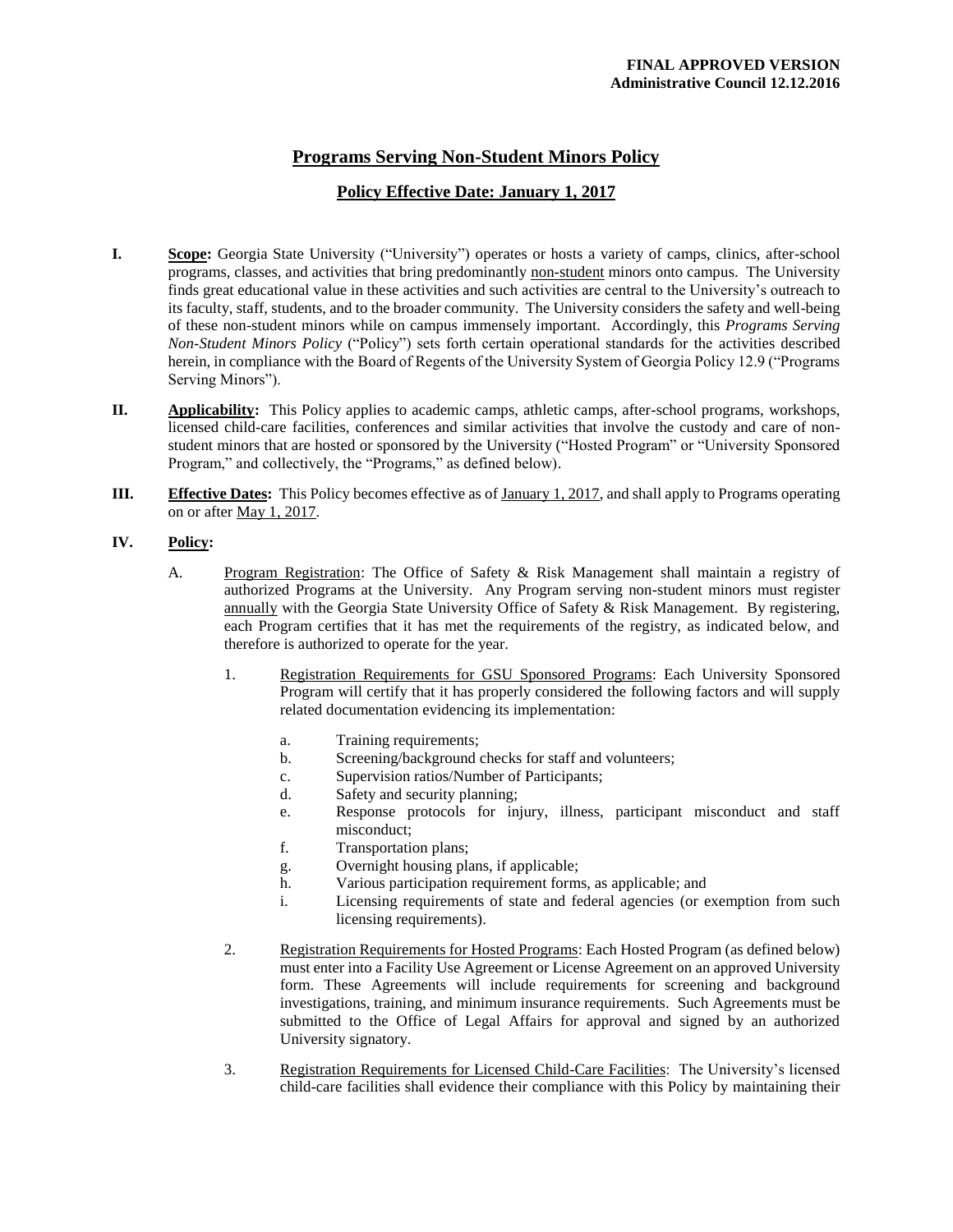certification with the Georgia Department of Early Care and Learning's Bright from the Start program.

- B. Screening and Background Investigations:
	- 1. For University Faculty and Staff working in University Sponsored Programs: The Office of Human Resources will confirm that all University Faculty and Staff working in University Sponsored Programs have been subject to proper screening and background investigations. All current GSU employees are subject to the Background Check Policy and Duty to Report Criminal Charges/Determinations as set forth in the University's Employee Handbook. As appropriate, Human Resources will employ other screening methods such as in-person interviews and reference checks. Fees associated with screening will be borne by the University Sponsored Program.
	- 2. For Volunteers working in University Sponsored Programs: In accordance with the University System of Georgia Human Resource Administrative Practice Manual, the Office of Human Resources will conduct screening and background investigations for all volunteers working in University Sponsored Programs. As appropriate, Human Resources will employ other screening methods such as in-person interviews and reference checks. Fees associated with screening will be borne by the University Sponsored Program.
	- 3. For Staff and Volunteers working in Hosted Programs: Each Hosted Program must enter into a Facility Use Agreement or License Agreement on the USG approved form. The Agreement will include requirements for screening and background investigations, to be arranged and paid for by the Hosted Program.
- C. Code of Conduct: The Office of Safety & Risk Management, in consultation with the Office of Legal Affairs, will promulgate a Code of Conduct for Program faculty, staff, and volunteers that addresses appropriate behavior and prohibited conduct when interacting with minors.
- D. Training: The Office of Safety & Risk Management, in consultation with the Office of Legal Affairs, will develop/maintain a training program that addresses:
	- 1. Mandatory reporting requirements;
	- 2. Responsibilities and expectations of all Program faculty and staff;
	- 3. Relevant University and USG policies and procedures regarding Programs;
	- 4. Safety and security procedures (including, but not limited to, first aid, CPR, etc.); and
	- 5. Code of Conduct as described in this Policy.

The training described above shall be mandatory for all faculty, staff, students, and volunteers who work for University Sponsored Programs and who are reasonably anticipated to have direct contact or interaction with minor Program participants. Each University Sponsored Program is required to undergo the training on an annual basis. Each Hosted Program must certify that it has met these training requirements in its Facility Use or License Agreement.

- E. Implementation Forms: The Office of Safety & Risk Management, along with the Office of Legal Affairs, shall promulgate any necessary forms for use by the Programs, including, but not limited to, the following:
	- 1. Implementation Checklist;
	- 2. Staff and Volunteer Code of Conduct;
	- 3. Volunteer Registration Form and Agreement;
	- 4. Facilities Use Agreement;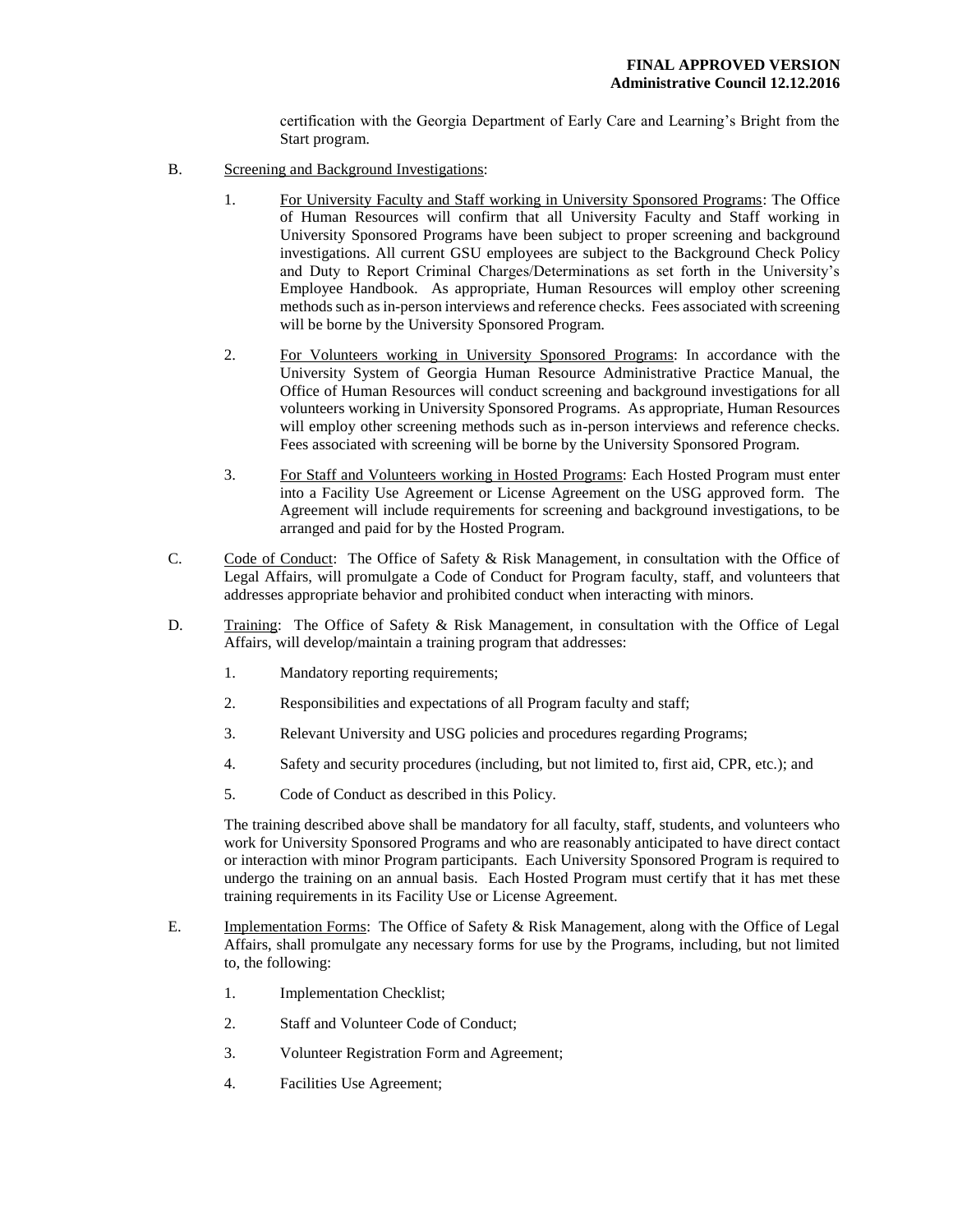- 5. Forms for Completion by Program Participants (and/or their parent or legal guardian):
	- a. Medical Information Form and Authorization for Medical Care;
	- b. Authorization to Administer Medication;
	- c. Participant Code of Conduct;
	- d. Participant Pick-Up Authorization; and
	- e. Media, Photo & Video Release Form.
- **V. Exceptions:** This Policy does not apply to University-enrolled minor students or to students in non-University Sponsored Programs or non-Hosted Programs (as defined below). For example, this Policy does not apply to minors participating in the following types of Activities:
	- A. University classes as University-enrolled students;
	- B. On-campus events where a minor is generally supervised by a parent or legal guardian or the minor attends at the sole discretion of the parent or legal guardian, such as:
		- 1. Events or performances open to the general public (e.g., sporting events, commencement activities, etc.);
		- 2. Admissions tours or recruitment events;
		- 3. Non-residential field trips to the University that are supervised by a minor's school or organization;
		- 4. Private events occurring at the University (e.g., weddings, receptions, parties, etc.); or
		- 5. Academic research studies.
	- C. Academic practica or clinical programs, generally for course credit and/or research purposes, in which University faculty, staff, or students work with minors. These activities are subject to other applicable University policies, procedures, and contracts (i.e., Affiliation Agreements).

## **VI. Definitions:**

- A. "Hosted Program" A program, activity or service operated by a non-University entity or individual using University facilities and subject to a Facilities Use Agreement or License Agreement pursuant to this Policy.
- B. "Non-Student Minor" A minor not enrolled at Georgia State University or otherwise exempt from this Policy pursuant to Section V above.
- B. "Program" A University Sponsored Program or Hosted Program serving non-student minors.
- C. "University Sponsored Program" A program, activity, or service operated by University faculty or staff and authorized by the University pursuant to this Policy.

| <b>Policy Administration</b>     |                                                                                                                    |
|----------------------------------|--------------------------------------------------------------------------------------------------------------------|
| <b>Responsible Office(s)</b>     | Office of Safety & Risk Management<br>Office of Legal Affairs<br>Office of Human Resources                         |
| <b>Responsible Executive(s):</b> | Director of Safety & Risk Management<br>University Attorney<br><b>Associate Vice President for Human Resources</b> |